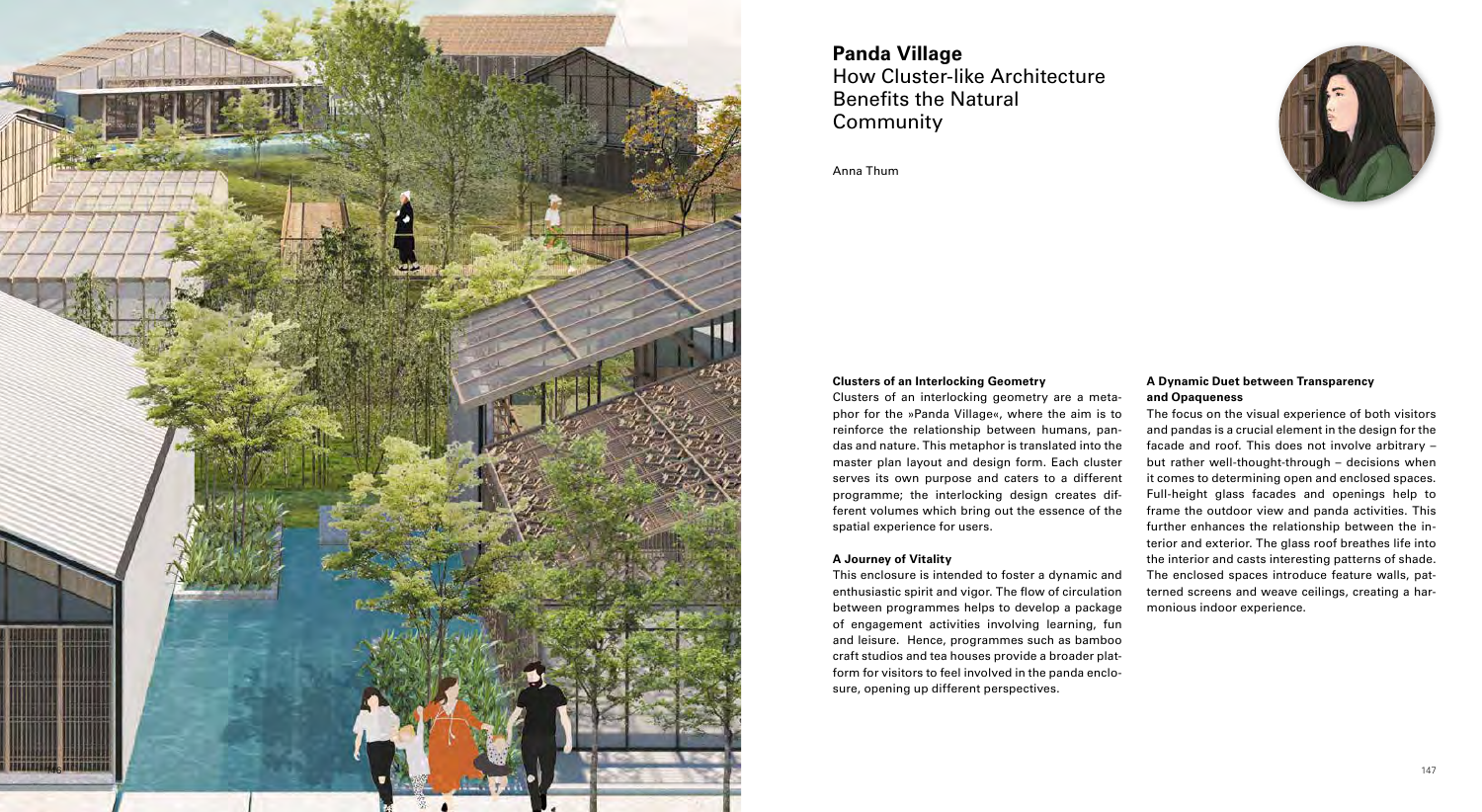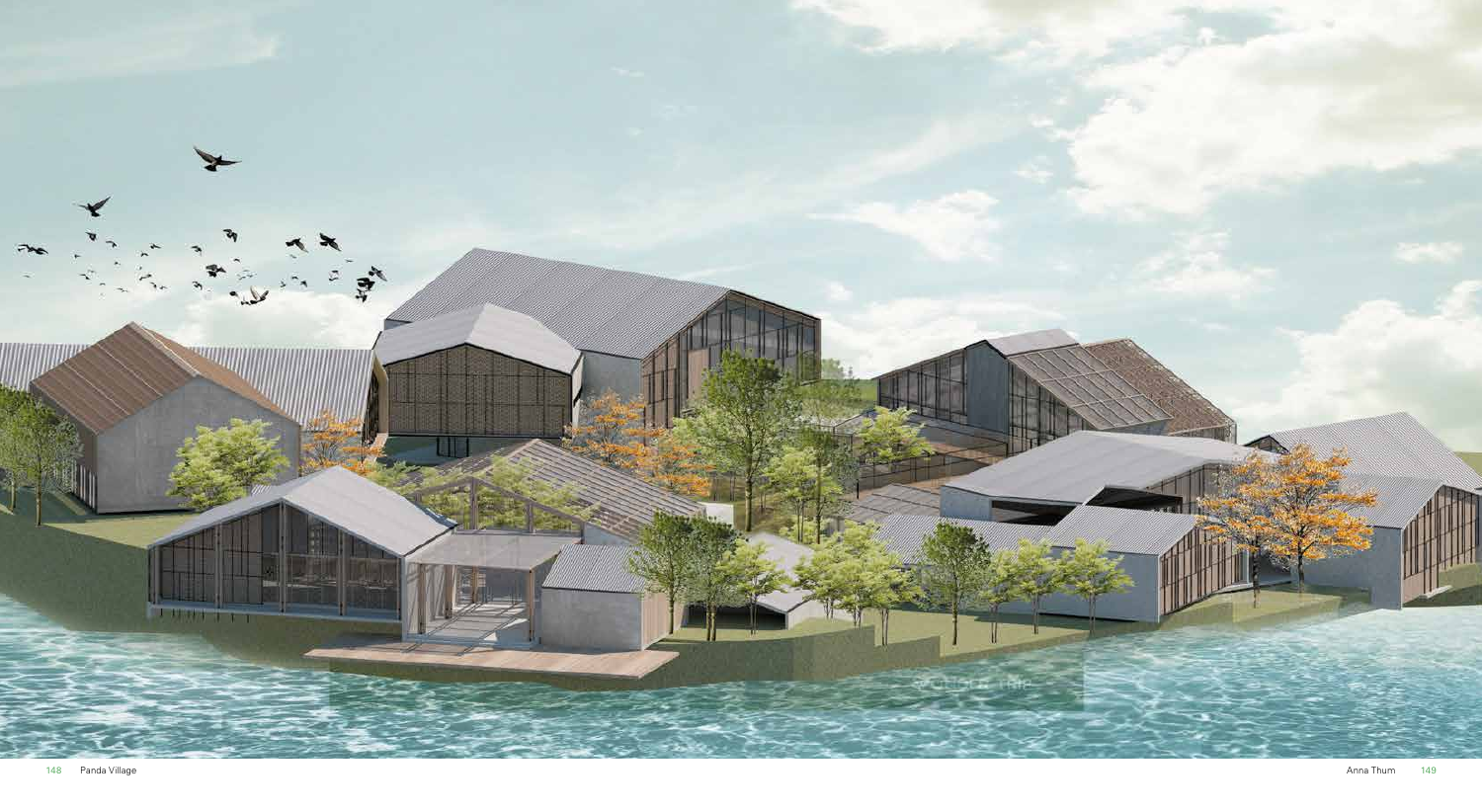# **Design Parameters**



#### **Site Brief**

Located next to Berlin Zoo, this park is an interesting spot for the designated proposal. The site is surrounded by lake and islands, naturally formed a few picturesque spots for the proposed design building. There is a café next to the site, which becomes one of the main sources for the proposed enclosure to attract visitors with the designated programs and its architectural features.

1. Typical blocks design 2. One block is moved and elevated to create 2 floors and interlocking.

- Water (Lake)
- Earth (Site Contour)
- Wood (Trees)
- Fire (People)
- Metal (Existing Building)







150 Panda Village



4. Opening on facade and roof to frame view and bring light.

5. A section of block is taken away to enhance overall architecture feature visually

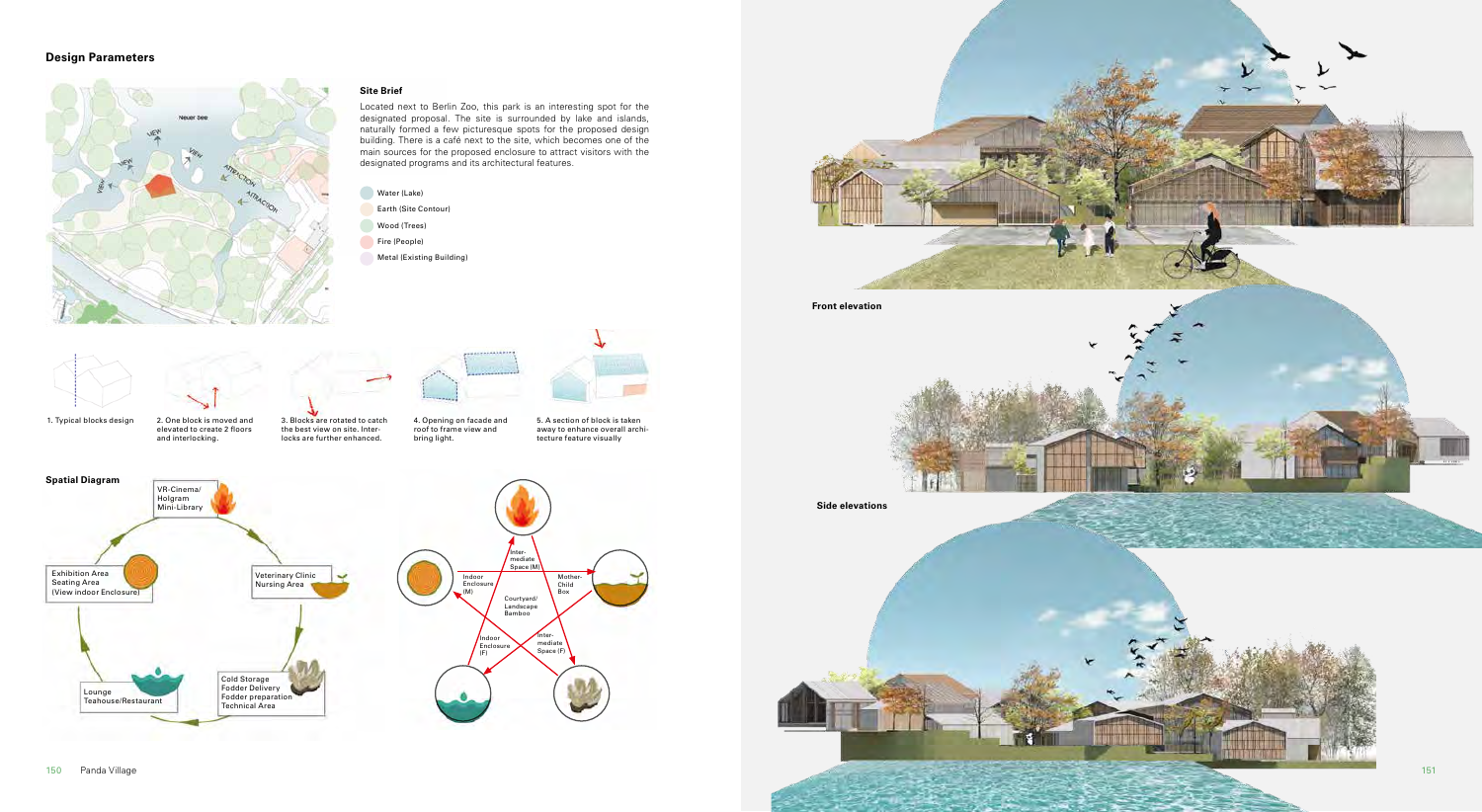**A: Arrival and Exhibition** 



- 7. Hologram/VR
- 8. Overhead walkway

**2 4 5 1 3** 1. Arrival 2. Lounge 3. Locker/Storage 4. Corridor

# 6. Exhibition II

## **B: Exhibition and VR Room**









**F: Panda Enclosure**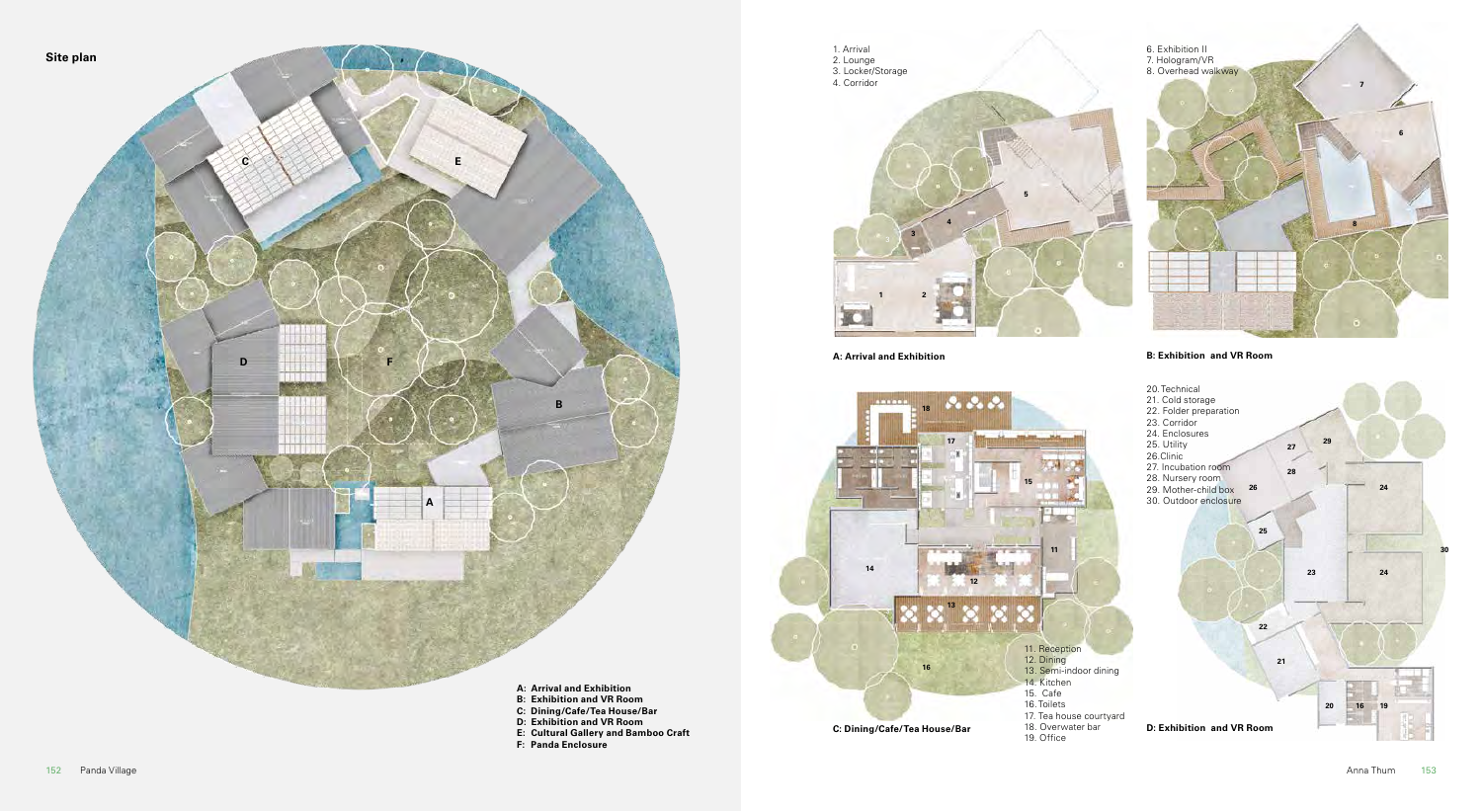